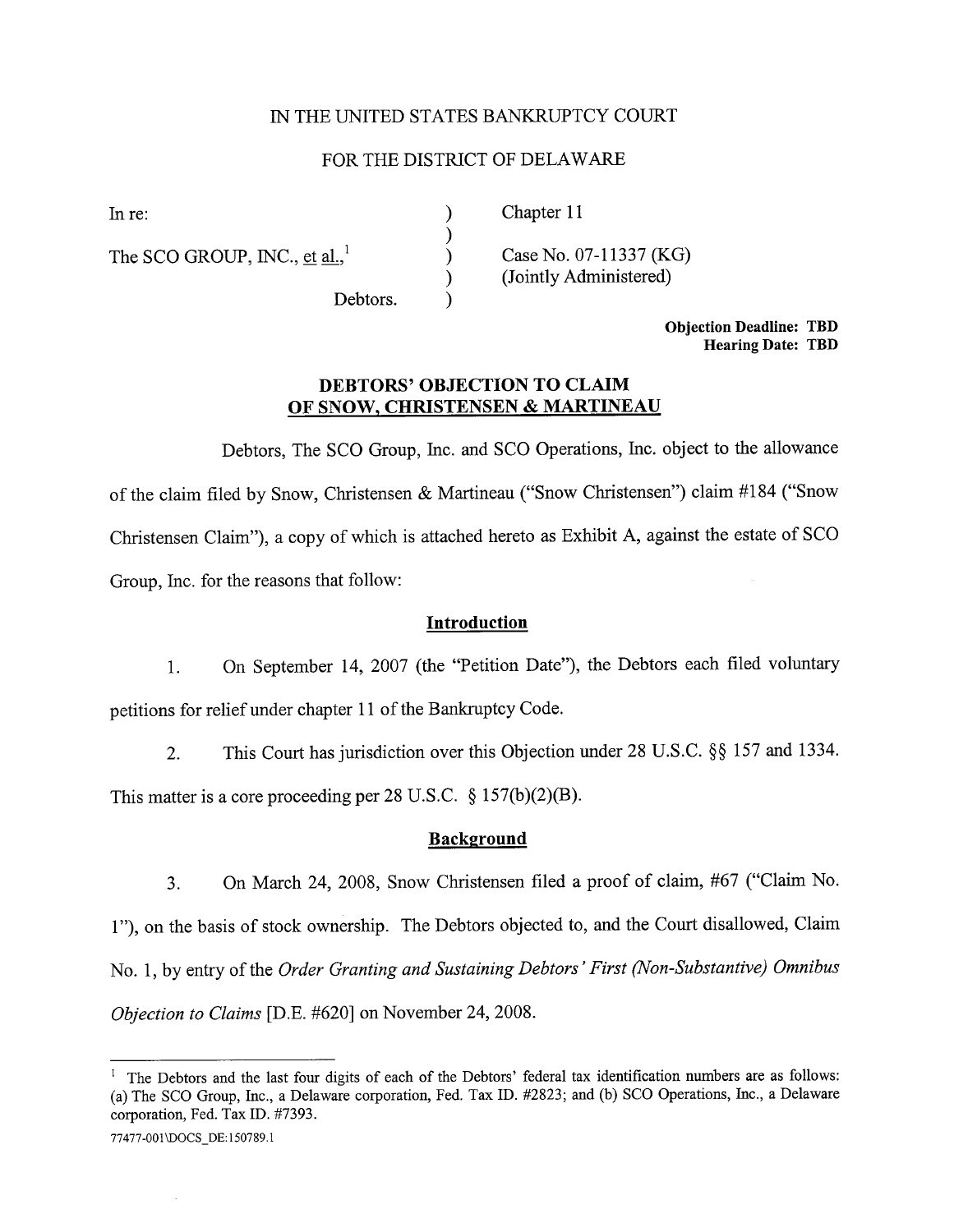4. On May 2, 2008, Snow Chrstensen fied the Snow Chrstensen Claim. The Snow Christensen Claim states that it amends Claim No. 1. As in Claim No. 1, the Snow Christensen Claim is filed on the basis that it is an equity security holder.

5. The Snow Christensen Claim improperly asserts a claim of ownership of stock and, therefore, the Snow Christensen Claim should likewise be disallowed. Moreover, the disallowance of Claim  $#1$ , based on the same issue, is law of the case.

### Relief Requested

6. By this Objection, the Debtors seek entry of an order pursuant to section 502(b) of the Bankruptcy Code and Rule 3007 of the Federal Rules of Bankruptcy Procedure disallowing the Snow Christensen Claim.

#### **Applicable Authority**

6. Code Section 502(b) provided in pertinent part that:

The court, after notice and a hearing, shall determine the amount of [a] claim in lawful currency of the United States as of the date of the filing of the petition, and shall allow such claim in such amount, except to the extent that ... such claim is unenforceable against the debtor and property of the debtor, under any agreement or applicable law for a reason other than because such claim is contingent or unmatured.

11 U.S.c. § 502(b)(I).

7. For the reasons set forth above, the Debtors submit that, pursuant to Code Section

 $502(b)(1)$  and Bankruptcy Rule 3007, the Court should disallow the Snow Christensen Claim.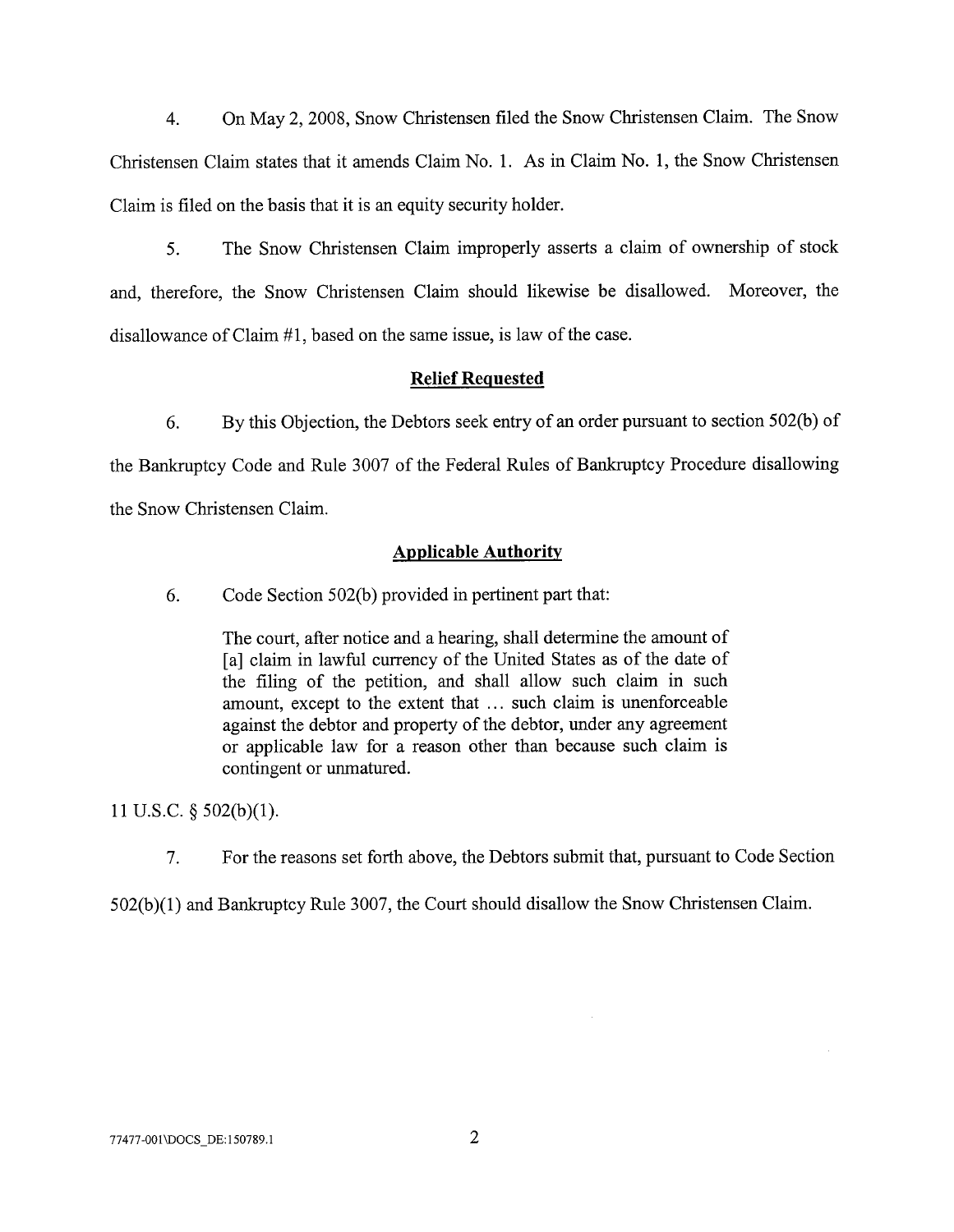#### **Notice**

8. Notice of this Objection has been given to the following parties, or in lieu thereof, to their counsel, if known: (i) the Office of the United States Trustee; (ii) parties requesting notice under Bankruptcy Rule 2002; and (iii) Snow Christensen & Martineau, 10 Exchange Place, Eleventh Floor, Salt Lake City, UT 84111. The Debtors submit that, in light of the nature of the relief quested, no other or further notice need be given.

# No Prior Request

9. No prior objection has been made to this or any other court.

### Compliance with Delaware Bankruptcy Local Rule 3007-1

10. This Objection complies with the requirements of Del. Bank. L R 3007.

(Remainder of page intentionally left blank)